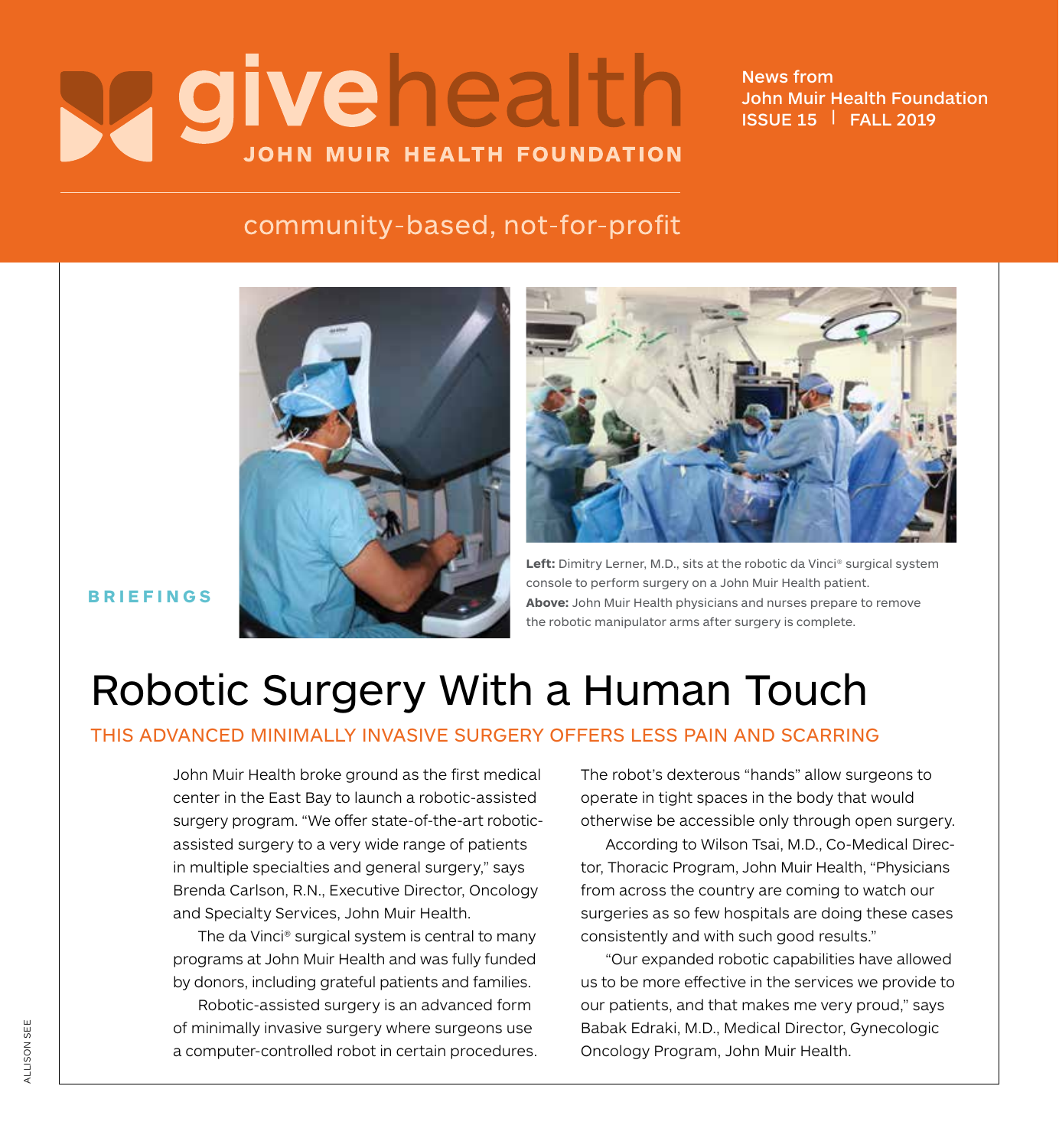#### **LEADERSHIP MESSAGE**



**Irving Pike, M.D.** CHIEF MEDICAL OFFICER JOHN MUIR HEALTH

In 2012, I was named as John Muir Health's first Chief Medical Officer. Already impressed by John Muir Health's commitment to quality and its recognition as one of the nation's best health care systems by *U.S. News & World Report*, I was excited to maintain that focus and ensure the delivery of the very best possible patient care and experience.

Today, I am privileged to work surrounded by a dedicated and compassionate team of physicians, nurses and staff and am proud of the quality, patient-centered care they provide. But declining reimbursement rates and the increased cost of providing health care has made the field more challenging in recent years.

Philanthropic support is needed more than ever to help John Muir Health remain a top-of-class health care leader and continue to provide leading-edge technologies and innovative programs and services to patients. It is donors like you that make a difference!

The stories in this issue—about the new Mobile Health Clinic, family medicine residents and the first-ever pharmacy residency program—are a testament to the impact that donors make. Your support allows us to further John Muir Health's mission to improve the health of the communities we serve with quality and compassion.

Thank you for your continued support of John Muir Health. On behalf of our highly skilled physicians, nurses, clinical and support staff, and volunteers, it is our honor to serve you.

#### **JOHN MUIR HEALTH FOUNDATION**

#### BOARD OF DIRECTORS

Richard M. Del Monte CHAIR

Beverly A. "Bev" Jones, R.N. VICE CHAIR

Paul R. Gray, Ph.D. SECRETARY/TREASURER

F. Ryan Anderson, M.D. CHAIR, GOVERNANCE & NOMINATING COMMITTEE

Guy R. Henshaw CHAIR, ADVISORY COUNCIL

Patrick J. Carew PRESIDENT, JMH FOUNDATION

Calvin "Cal" Knight PRESIDENT & CEO, JOHN MUIR HEALTH

Shonna Jolicoeur PRESIDENT, CONCORD VOLUNTEERS

Donald J. Liddle PRESIDENT, WCMC AUXILIARY

Guy R. Henshaw **CHAIR** 

J. Kendall Anderson Ronald J. Banducci Michelle J. Bartel Stephen P. Beinke Linda Best David Birdsall, M.D. Chuck Bloch Patrick J. Carew Angela M. Coffee George Counelis, M.D. William F. "Rick" Cronk Frederick L. "Rick" **Davenport** William H. "Hank" Delevati Nourollah G. "Nouri" Ghorbani, M.D.

Sally L. Davis, M.D., FACC OFFICER AT LARGE

Thomas M. "Tom" Dowd OFFICER AT LARGE

Mark W. Flower OFFICER AT LARGE

Douglas M. Lange, M.D. OFFICER AT LARGE

Matthew D. "Matt" Beinke Harry W. Kellogg Kenneth L. Meehan Reverend Dwane L. Michael Margaret S. Murphy Margaret M. Simor, R.N., MSN Elliot D. Stein Richard O. "Rick" Vandenberg Jr.

Jean Hofmann Margery B. Sterns HONORARY DIRECTORS

ADVISORY COUNCIL

David L. Goldsmith Peter D. Gruebele Calvin K. "Cal" Knight Michael L. Levine, M.D. Robert S. Lowitz, M.D. James V. Mitchell Kerry Murphy Ronald E. Nunn Irving M. Pike, M.D. S. Donley "Don" Ritchey Thomas G. Rundall, Ph.D. John C. Sayres Gerald D. "Jerry" Stroffolino Jack E. Thompson Ken Wienholz Vivian W. Wing, M.D. David D. Woodworth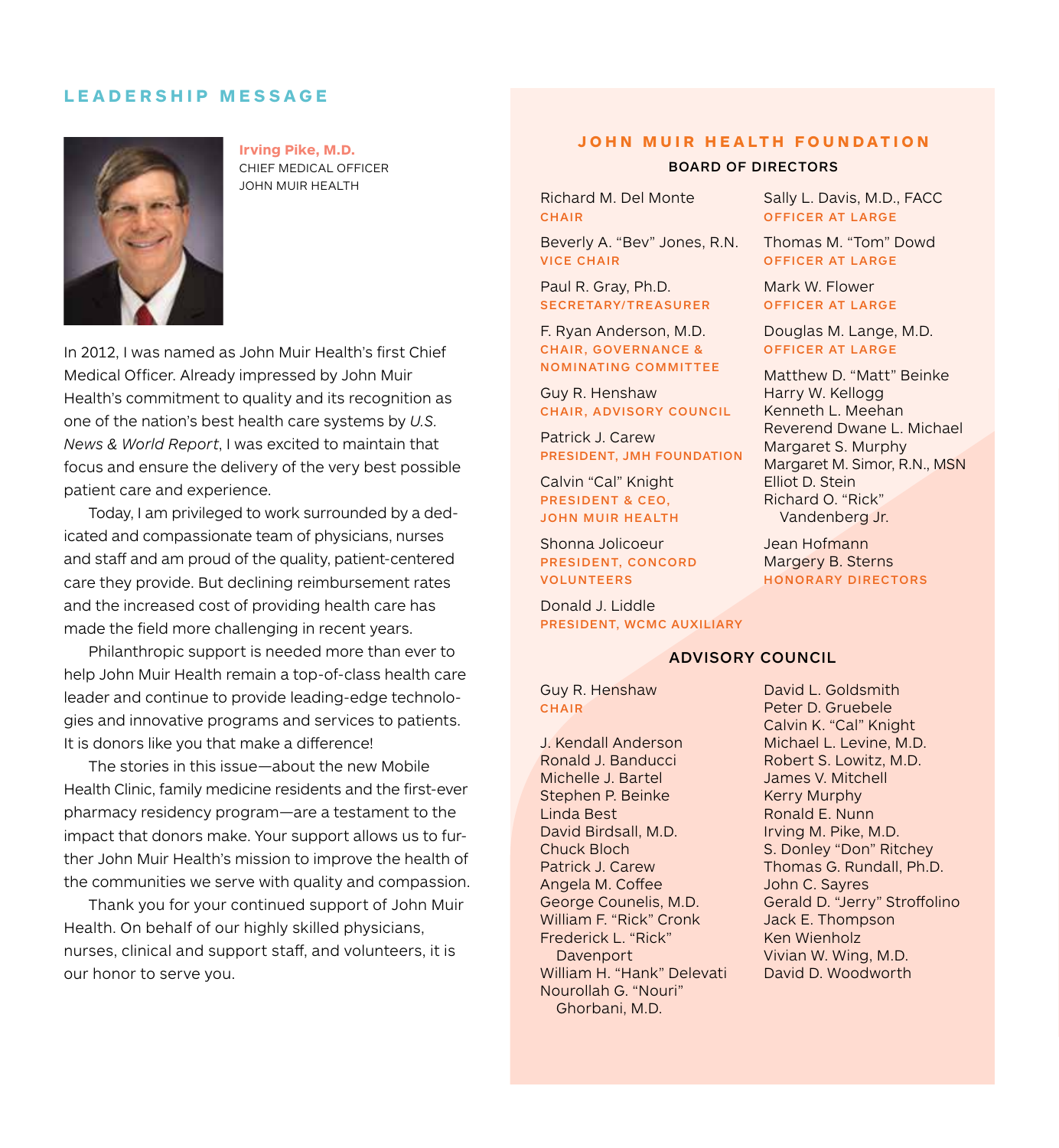## Health Care on the Move

#### DONOR SUPPORT PROVIDES NEW STATE-OF-THE-ART MOBILE HEALTH CLINIC



John Muir Health Family Medicine residents show their appreciation for the generous donors who helped purchase a new cutting-edge mobile health care unit.



Watch the Mobile Health Clinic video to hear more about its tremendous community impact.

Thanks to generous donor support, nearly \$450,000 in pooled funds in 2018 allowed for the purchase of a new state-of-the-art mobile health care unit to replace the existing truck, which was scheduled to be decommissioned because of its age.

"We'd been operating the [existing] unit since 2001, and servicing it was becoming more and more challenging," says Stephanie Merrell, Director, Community Health Improvement, John Muir Health.

John Muir Health's Mobile Health Clinic brings care to patients in their own community and offers easier, more streamlined and convenient access to preventive and urgent care as well as chronic disease management. Services are provided by John Muir Health Family Medicine resident physicians (see story on next page) and volunteer doctors, nurses and medical professionals.

According to Kirsten Rigsby, Executive Director, Village Community Resource Center, Brentwood, "Prior to the Mobile Health Clinic, there was little to no access to health care in far East Contra Costa County for those who were unable to pay for care or had limited access to transportation. Having the Mobile Health Clinic come to the community every Saturday has made a big difference and has improved the health of our entire community."

Kishore Nath, M.D., has been the Medical Director of the Mobile Health Clinic since 2010. "The Mobile Health Clinic is a real 'wheels on the ground' partnership between John Muir Health and the community. We have generations of families coming to see us. The fact that patients will refer their own families tells us that we're doing a good thing and that we need to keep doing it. John Muir Health is very committed to serving the people who live and work in our community."

In 2018, the Mobile Health Clinic served 407 patients during Saturday clinics; in total, it treated just under 3,000 patients through community partnership programs.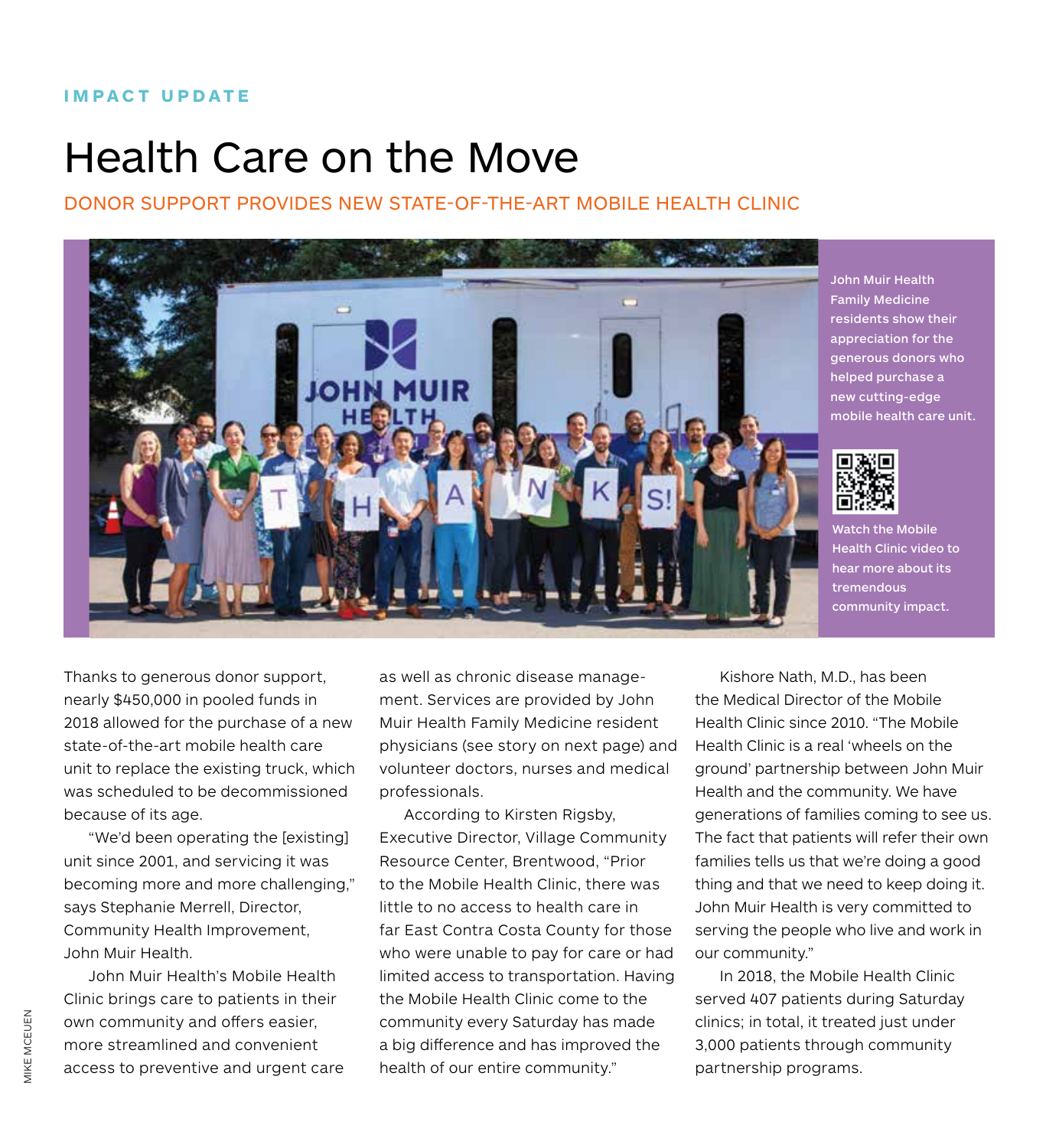## Focus on Family The Family Medicine Residency

Generous donor support<br>
in 2015 helped activate the Family Medicine Residency Program whose mission is to prepare family medicine learners with the capability, curiosity, compassion and courageous leadership skills necessary to excel in any health care environment.

The residency program is now at capacity with three full classes and the inaugural 2017 class set to graduate in 2020.

Meet the chief residents of John Muir Health's Family Medicine Residency Program.

#### Angad Oberoi, D.O.

**3rd year Chief Resident** WHY FAMILY MEDICINE: The scope of practice—being able to see all ages and stages. The relationship a family physician has with his/her patients is so unique. That bond of trust forged over time is such a special thing, and having the gift to cultivate this daily is such a blessing.

#### MESSAGE TO JOHN MUIR HEALTH

DONORS: Thank you so much for making our vision a reality, where we continuously challenge the status quo of graduate medical education and the effect primary care has. We all have our concerns regarding our health care system today. Thank you for being a part of a solution that tries to address some of the concerns.

#### CRAZIEST THING YOU'VE EVER DONE:

Performed an impromptu magic show for a crowd of over 250 people!

#### Gabe Saleh, M.D.

**3rd year Chief Resident** WHY JOHN MUIR HEALTH: I wanted the opportunity to take care of patients in the area where I grew up. MOST ENJOY AT FMRP: Working with great physicians and mentors; the staff is wonderful, too. It's a great environment to learn. MOST PROUD OF: My daughter.

#### Tiffany Cho, M.D.

**3rd year Chief Resident** WHY JOHN MUIR HEALTH: I chose John Muir Health because I believe in the values and culture that the people



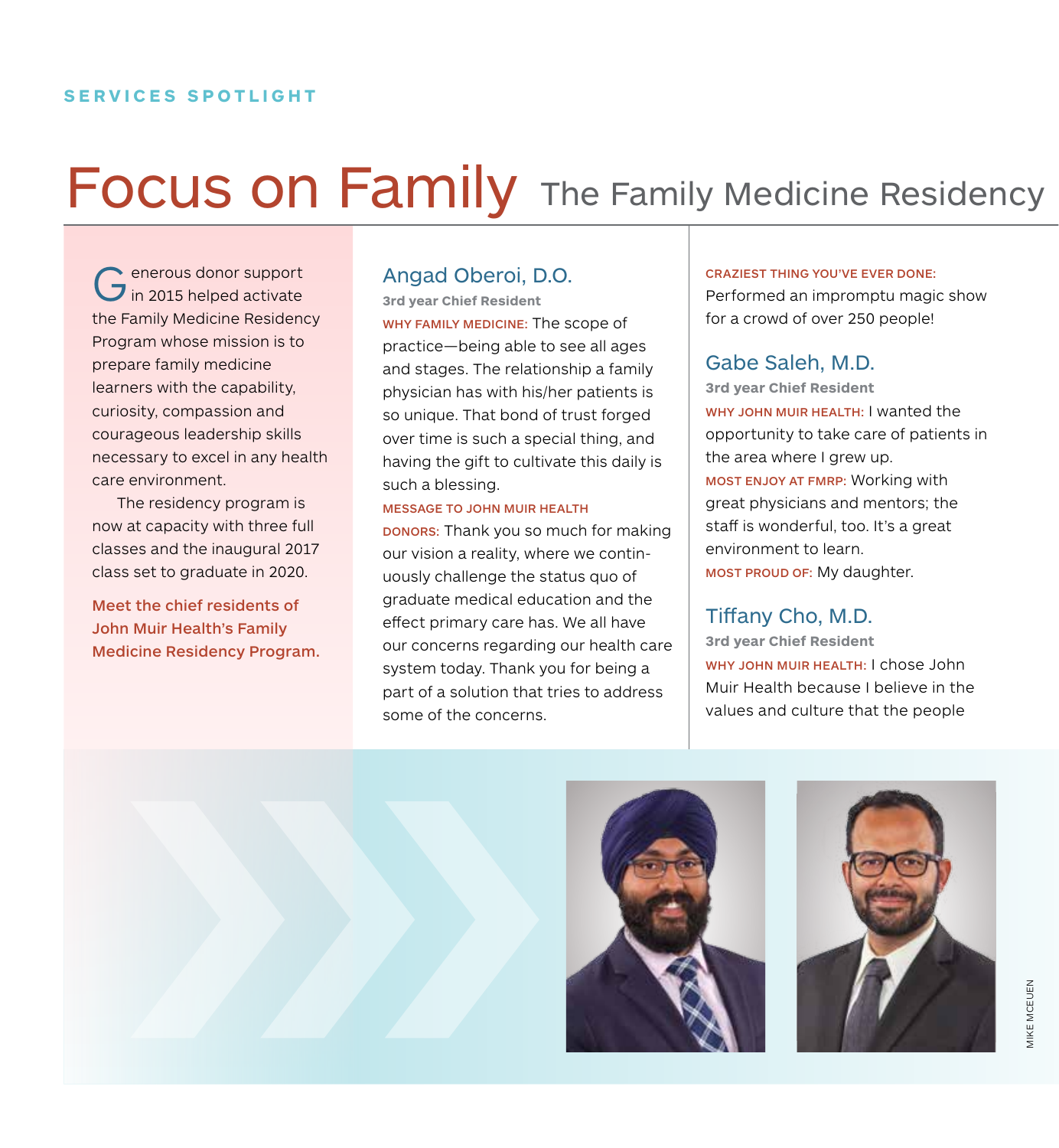### Program helps future physicians excel in their field

and leadership have set out to create. The program questioned the status quo in order to be innovative and create a program to train the future leaders of primary care that will serve the members of our community. HOBBIES: I love to draw portraits. It helps me see patients as a person represented by many shades and stories.

WHAT'S THE FARTHEST YOU'VE TRAVELED: Backpacked the Kalalau Trail in Kauai, Hawaii, during medical school.

#### Rachel Oliver, M.D.

**2nd year Chief Resident**

MESSAGE TO JOHN MUIR HEALTH DONORS:

Thank you for supporting us! We appreciate it so much. We believe in strong outpatient care transforming the future of medicine with welltrained family medicine and primary care providers leading the way—and that's just what this residency program is hoping to do. We hope you continue to support us and our vision. BUCKET LIST: I'd like to travel to Iceland. I've wanted to for years! MOST PROUD OF: I am most proud of my work as class lead, improving lines of communication between our residents and faculty, and advocating for my fellow residents when issues and concerns arise. It's a lot of groundwork to cover in a new program, and we've done so much already to make our program even stronger for future residents.

#### Michael Silva, M.D.

**2nd year Chief Resident** WHY JOHN MUIR HEALTH: John Muir Health has a strong mental health/behavioral health emphasis, ethnically and socioeconomically diverse patient population, emphasis on outpatient medicine, and investment in resident well-being.

HOBBIES: Running, swimming, going to the beach, boogie boarding (I hope to learn to surf someday, too), lifting weights, soccer, watching sports, trying new restaurants and different foods, exploring, and getting lost in big cities.

CRAZIEST THING YOU'VE EVER DONE: In my senior year of high school, I played a solo on my clarinet in Carnegie Hall, New York.







Pictured, from left: Angad Oberoi, D.O.; Gabe Saleh, M.D.; Tiffany Cho, M.D.; Rachel Oliver, M.D.; and Michael Silva, M.D.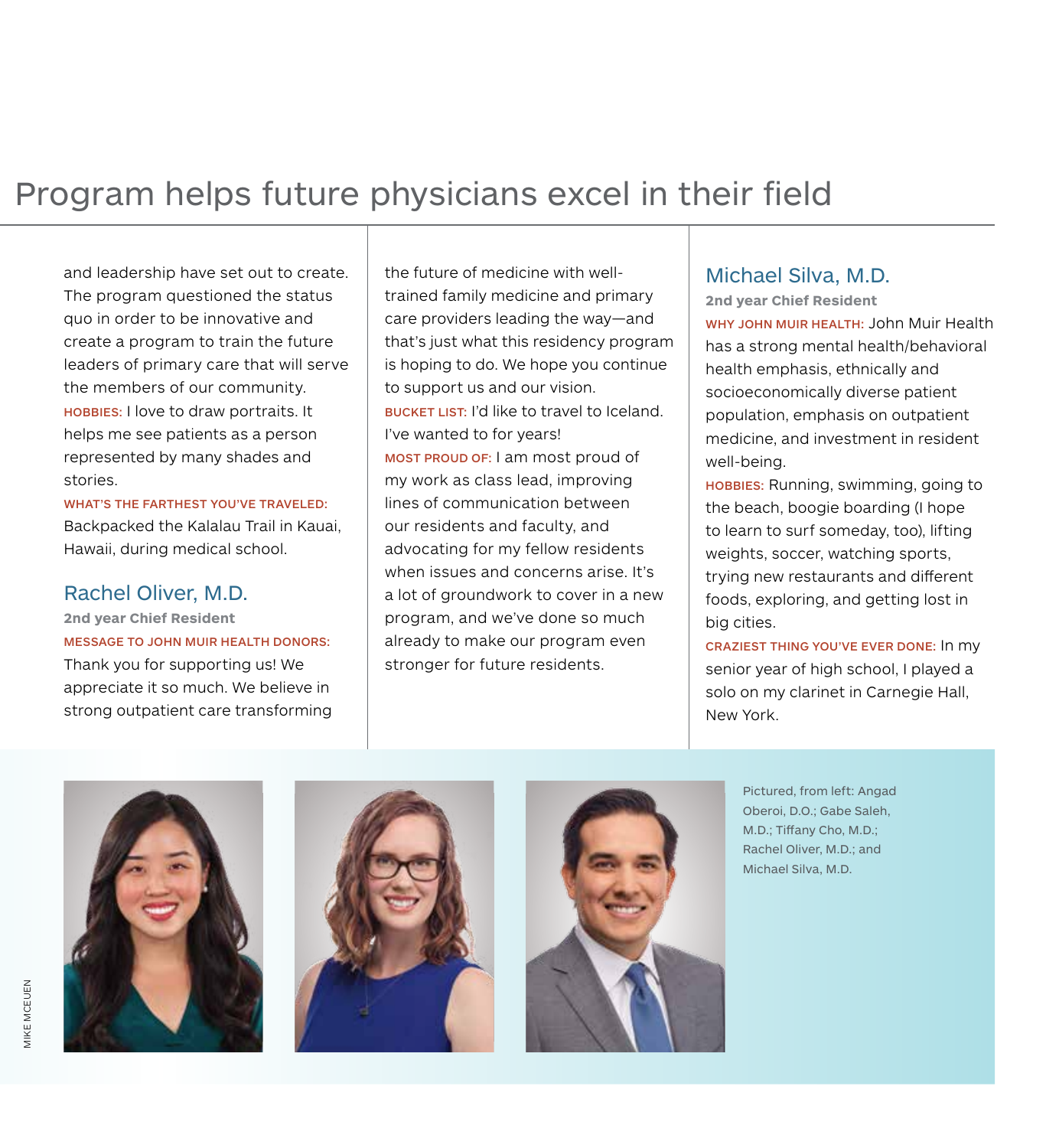#### **OUT AND ABOUT**

#### **New Mobile Health Clinic Ribbon-Cutting Event**

BRENTWOOD • JULY 20, 2019

John Muir Health celebrated the official opening of the new Mobile Health Clinic at the Village Community Resource Center in Brentwood. The large gathering of attendees enjoyed tours of the clinic, free blood pressure screenings, music, small bites and beverages as well as raffle drawings and giveaways. Stephanie Merrell, Director, Community Health Improvement, John Muir Health; Kishore Nath, M.D., Medical Director, Mobile Health Clinic, John Muir Health; and Jeremy Fish, M.D., Director, Family Medicine Residency Program, John Muir Health, were on hand to do the honor of cutting the ribbon.





**Left:** Kishore Nath, M.D.; Stephanie Merrell; and Jeremy Fish, M.D. **Above:** Kirsten Rigsby and Kishore Nath, M.D.



Left to right: Moussa Yazbeck, M.D.; Emily Scott, Financial Transitionist Practitioner and Navigator; and Michael Crvarich, Vice President, Legacy Giving, John Muir Health Foundation.

### **Professional Advisors Council Event**

JOHN MUIR HEALTH, WALNUT CREEK MEDICAL CENTER, CORNER CAFÉ • SEPTEMBER 19, 2019

John Muir Health physicians, community leaders and prominent professional advisors in the community gathered to explore ways of guiding clients toward a higher purpose in their overall planning and decision-making process. Neurocritical Care physician Moussa Yazbeck, M.D., explored the principles and circumstances surrounding medical ethics today, and Emily Scott, a Financial Transitionist Practitioner and Navigator, addressed the issues and challenges of legacy planning, financial prioritization and philanthropic choices.

### **Mark Your Calendar for the 2019 Celebrate John Muir Health! Gala**

Our sixth annual *Celebrate John Muir Health!* gala will be held on Saturday, November 2, 2019, at the Concord Jet Center. This year's *Wizard of Oz*-inspired event, "There's No Place Like John Muir Health," will benefit John Muir Health's Comprehensive Cancer Center.

For more information, call Allison See at (925) 941-2089 or email allison.see@givehealthjmh.org.

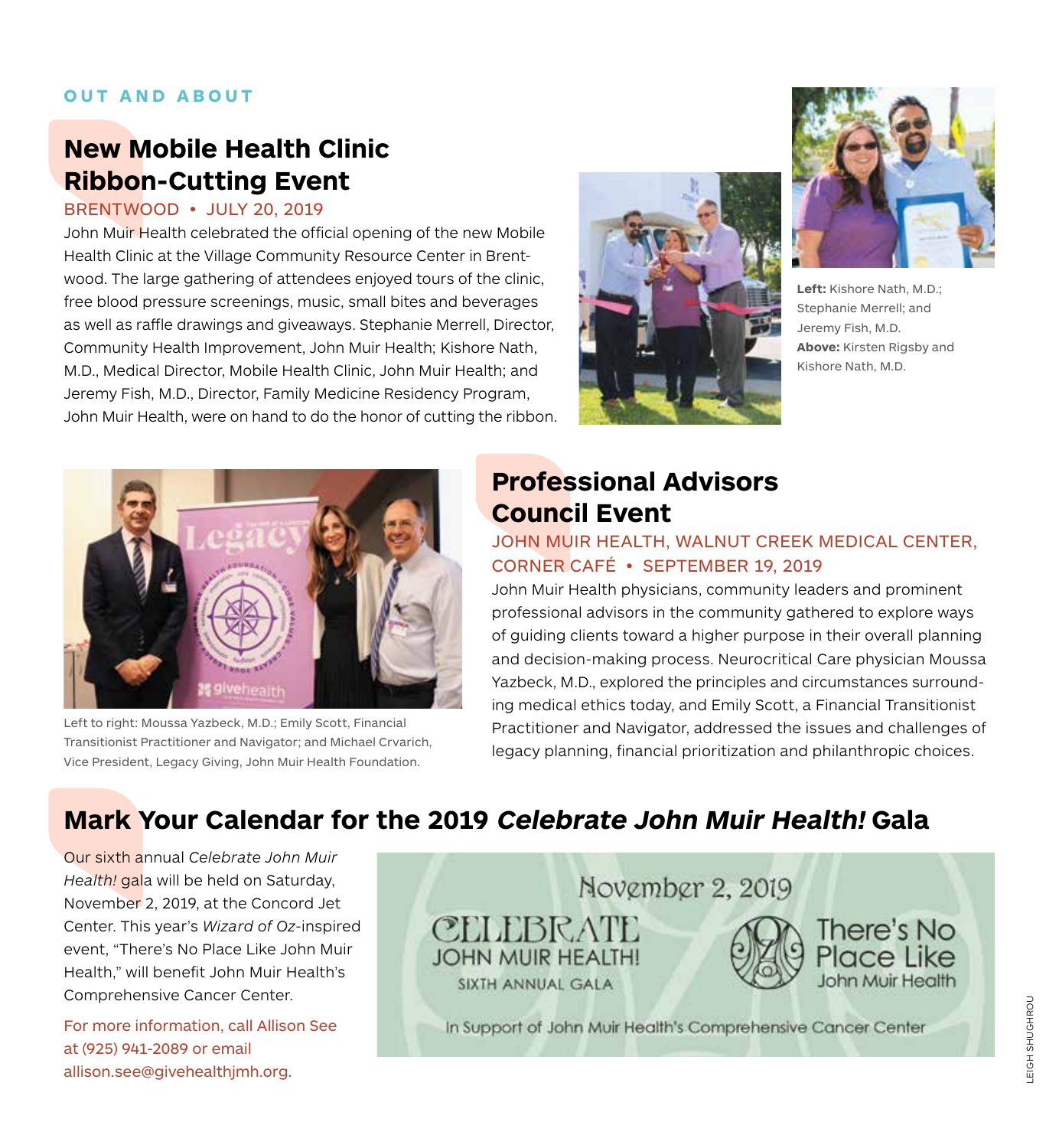#### **LEAVE YOUR LEGACY**

## Your Legacy, Your Savings

![](_page_6_Picture_2.jpeg)

Retirement savings are a wonderful vehicle for fulfilling your philanthropic legacy. Under the new tax law, IRA rollover gifts continue to be an attractive and popular way to support the John Muir Health Foundation for individuals 70½ and older.

Longtime John Muir Health donors David and Diane Goldsmith agree. "John Muir Health has been a primary charitable focus for my wife, Diane, and me for many years," says David. "We

understand that health care is going to change at an accelerated pace as many of the assumptions regarding the delivery and financing of care are modified in the coming years. Change presents both challenges and opportunities, but underlying both will be the need for community support. Diane and I see a locally owned and governed, not-for-profit health care system as a linchpin for maintaining and improving the community's well-being. John Muir Health has consistently provided outstanding care for our family and families throughout Contra Costa County, so when I turned 70½, it made sense to support the good works of John Muir Health by rolling over my IRA into a gift that would keep on giving for generations to come."

#### **Create Your Own Legacy of Giving**

Charitable estate planning can be financially beneficial for families and individuals of various ages and income levels. Find out what planning a legacy gift to John Muir Health can do for you and your loved ones—now and in the future.

#### **GIFTS JOHN MUIR HEALTH CAN USE TODAY**

- IRA Rollover
- Appreciated Securities

#### **GIFTS THAT CAN PAY YOU INCOME**

- Charitable Gift Annuity
- Charitable Remainder Trust

For more information, please contact Michael Crvarich, CPA, Vice President, Legacy Giving, at (925) 941-2120 or michael. crvarich@givehealthjmh.org.

#### Here are some of the advantages of a charitable IRA rollover:

- Avoid taxes on transfers to charity of up to \$100,000 from your IRA.
- Satisfy some or all of your required minimum distribution from your IRA for the year.
- Reduce your taxable income, even if you do not itemize deductions. How does it work?
- You must be 70½ or older at the time of the distribution.
- Transfers must come from your IRA directly to the John Muir Health Foundation.
- **For credit in 2019, please make your IRA rollover gift on or before December 31, 2019.**

#### Steps for directing a charitable IRA rollover to John Muir Health Foundation:

• Contact your IRA plan administrator for its specific transmittal form, or contact our office of Legacy Planning for assistance.

*Your legacy of generosity will not only advance the mission of John Muir Health but also help mitigate your tax burden.*